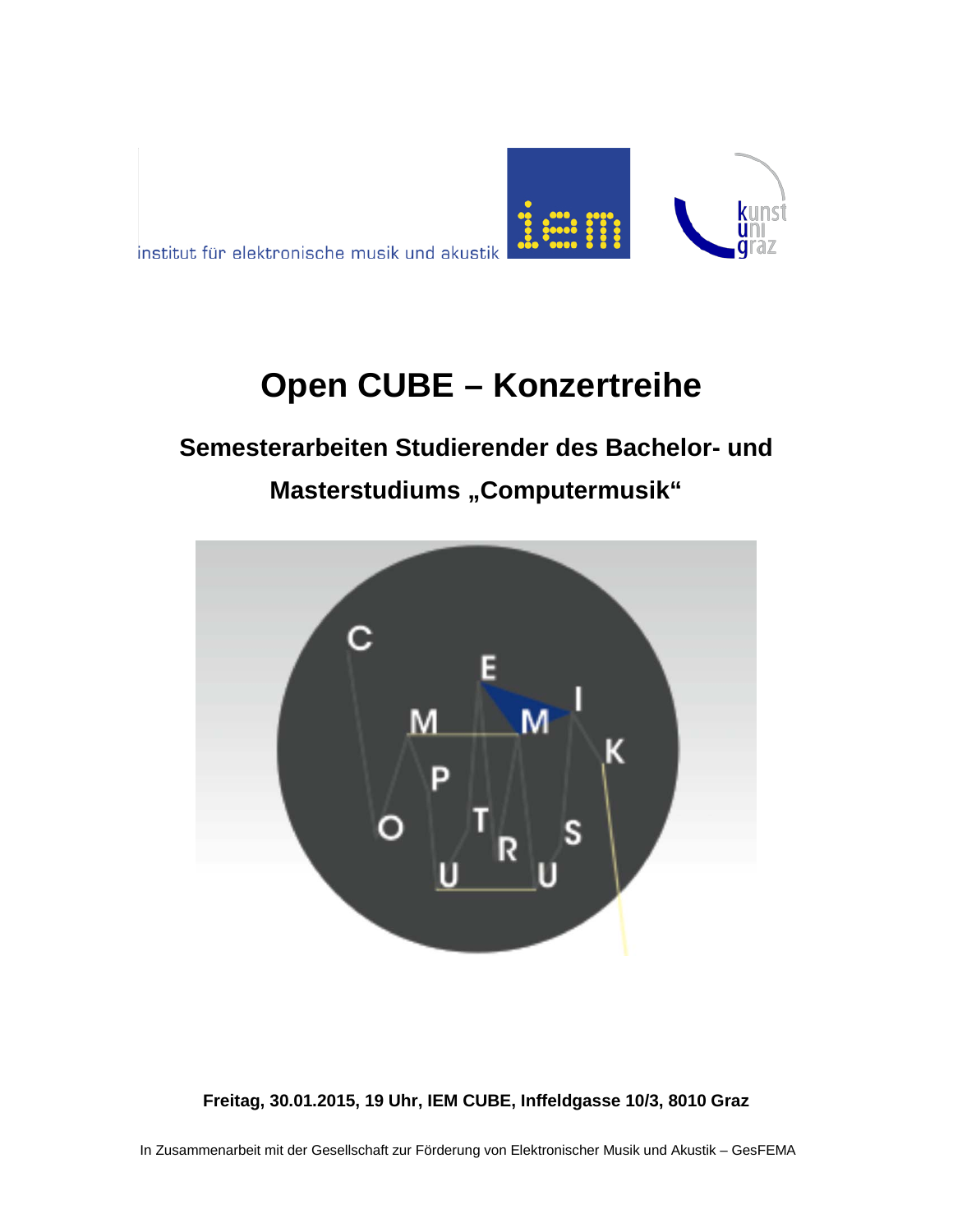## **Programm:**

### **Kosmas Giannoutakis –** *Zeitleben/Timelife*

Live electronics and live video

### Juan Pablo Trad Hasbun - Double bass

How much do we violate the nature of time when we represent the time with spatial properties? Left is the past, center is the now and right is the future. Can a movement in the space provoke a disposition in time?

As the time passes, the bassist loses himself in the past, while he is trying to bring back his lost shadows playing a game with them. As Life comes eventually to an end, past and future disappears leaving the now alone, wondering about the validity of its own being.

### **Anton Pyvovarov –** *Cemik Omputrus*

#### 2 channel soundtrack

The name and the concept of the piece "Cemik Omputrus" came from the very simple idea that any sound or image may appear differently depending on how you look at or treat that object. So was it composed and so came the name. Just look at our logo on the front page.

#### **Harald Günter Kainer –** *Solo Performance*

#### Live Elektronik

#### Harald Günter Kainer – E-Gitarre und Laptop

Freie Improvisationen werden relativ strengen, aber modularen Formen gegenübergestellt. Die Aktionen am Instrument werden durch den Laptop verarbeitet und umgedeutet und dienen so auch der unmittelbaren Ansteuerung klanglicher und formaler Prozesse der Elektronik. So gibt es neben konventionellen Klangbearbeitungen auch Eingriffe, die das Verhältnis zwischen Aktion und Klang völlig verschleiern oder sogar umkehren. Die klangliche Spannweite erstreckt sich dabei von Noise/Glitch Passagen bis hin zu harmonischen Klangflächen, die, teils überblendet, teils durch unvermittelte Schnitte, aufeinander prallen. Der formale Aufbau kann dabei mit dem Durchqueren von fiktiven Räumen verglichen werden. An Stelle von musikalischen Entwicklungen treten lose Reminiszenzen.

**Alexander Guza –** *Zweite Variation aus: "Die Stadt, vier Variationen für Computer und acht Lautsprecher"* 8 channel soundtrack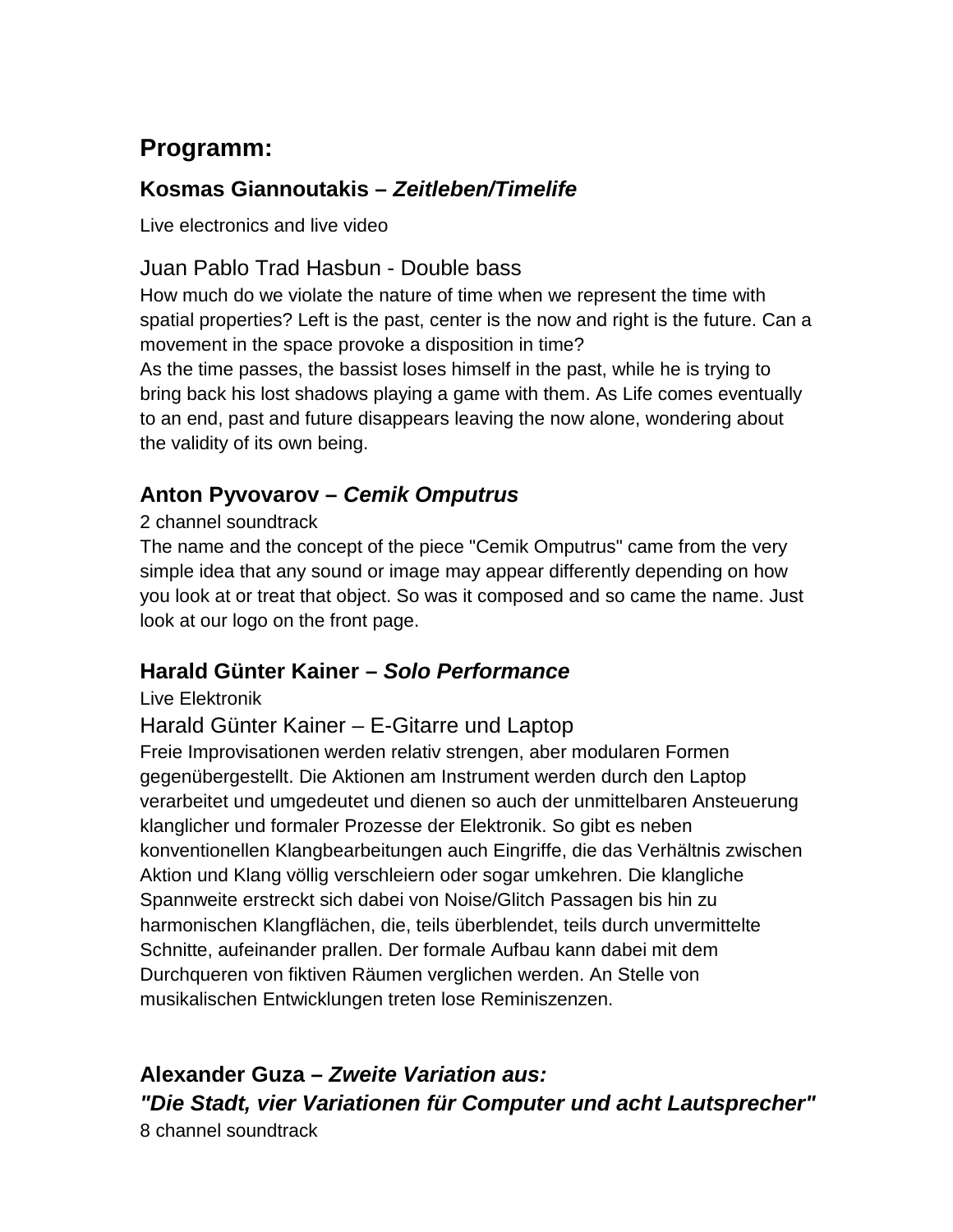### **Erik Jakob Lindman Mata –** *and all the slippery feet go pitter patter before it says bam! and you get punched again*

Video and soundtrack

Tidy alphabetic version:

A a about ahhh also and and and and and and and attempt attempt attempts attempts audience but cage difference field find found get in iron is It's itself I've like line of of of one or or or out out piece piece production recordings recordings samples several solipsistic some sort sounds such system tempt the the the the this this text to to to to to torture try trying turn twist used video vernacular way whatever whatever where with work,  $( ) . , , , , .$ 

A piece about trying to get out, where I've used field recordings and samples (whatever the difference is) and text and video. It's some sort of attempt to work with found recordings and vernacular sounds, one in the line of several such attempts, but this attempt also attempts to tempt the audience to twist and turn like the piece itself and try to find a way out of this solipsistic torture, or iron cage or production system or ahhh, whatever.

**\* \* \* PAUSE \* \* \***

#### **Davide Gagliardi –** *Study on points, lines, and surfaces*

24 channel soundtrack

#### Davide Gagliardi – live spatialization

As the title says, this piece is nothing else then a study on how would be possible to manipulate three figurative elements, such as the point, the line and the surface, in a musical context avoiding the use of recorded sounds. Taking example from the Kandisky's book of the same name (Punkt und Linie zu Fläche), the aim of this study is to define interesting timbral solutions combining only impulses, sinusoids and white noise bands through various electronic synthesis techniques, and to deeply understand what is their relationship if used in different musical domains (i.e. time, pitch, amplitude and electroacoustic space).